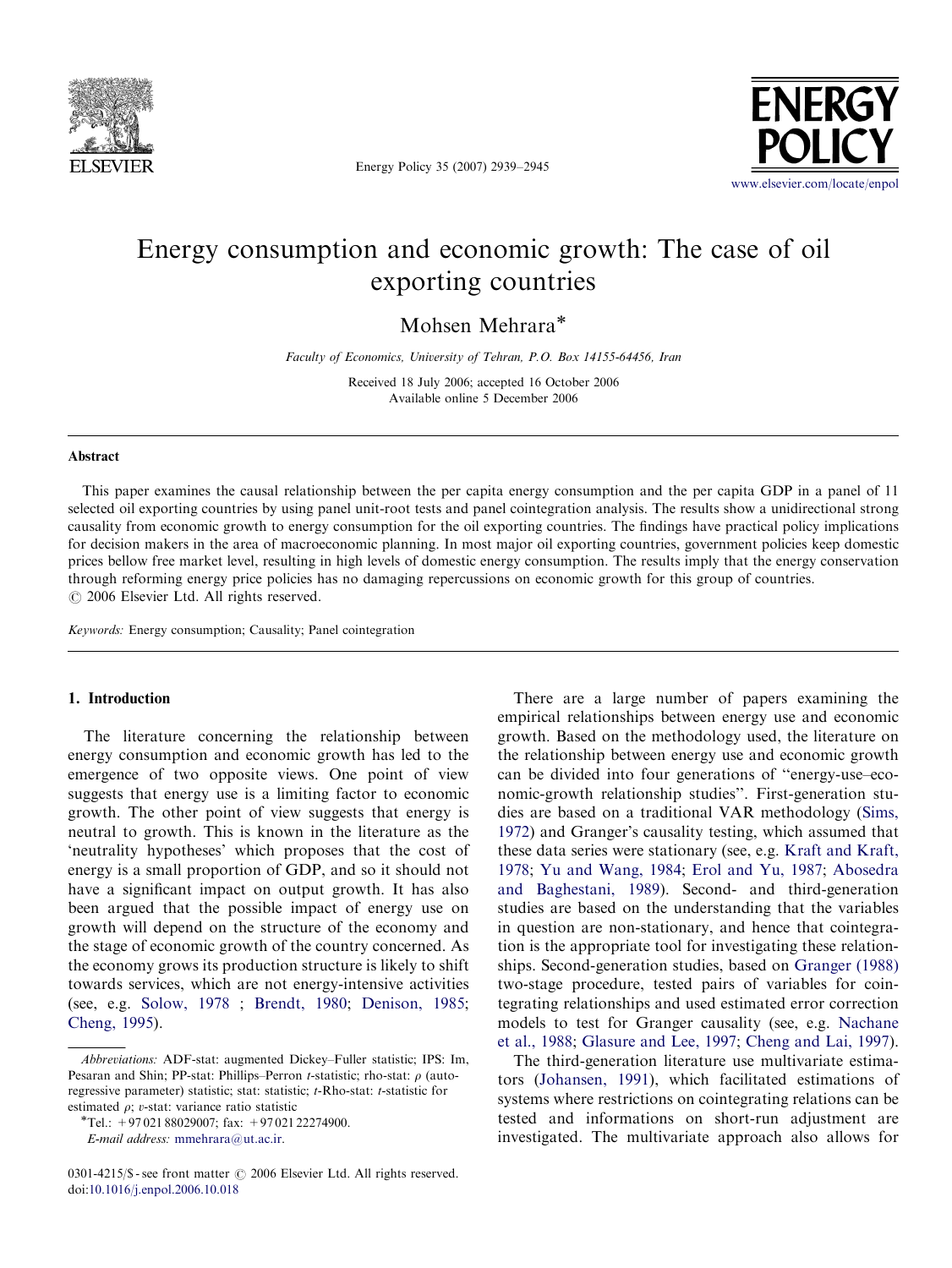more than two variables in the cointegration relationship (see, e.g. [Masih and Masih, 1996, 1997, 1998;](#page--1-0) [Yang,](#page--1-0) [2000a, b;](#page--1-0) [Stern, 2000;](#page--1-0) [Asafu-Adjaye, 2000;](#page--1-0) [Ghosh, 2002](#page--1-0); [Soytas and Sari, 2003;](#page--1-0) [Ghali and El-Sakka, 2004](#page--1-0); [Oh and](#page--1-0) [Lee, 2004\)](#page--1-0). Fourth-generation studies employ panel cointegration and panel-based error correction models providing more powerful tests compared to time series approach (see, e.g. [Lee, 2005;](#page--1-0) [Al-Iriani, 2006](#page--1-0)). The review of literature states that a relationship exists between energy use and economic growth. However, when it comes to whether energy use is a result of, or a prerequisite for, economic growth, there are no clear trends in the literature. Depending on the methodology used, and the country and time period studied, the direction of causality between energy consumption and economic variables has remained empirically elusive and controversial.

There are very few studies concerning the relationship between energy use and GDP for oil exporting countries. This paper examines the energy–income relationship by exploiting a heterogeneous panel cointegration framework developed by [Pedroni \(1995, 1999\)](#page--1-0) for 11 oil exporting countries listed in Table 1. The direction of causation between energy consumption and economic growth has significant policy implications for these countries, enjoying implicit generous subsidies<sup>1</sup> (low domestic prices) for energy. If, for example, there exists unidirectional Granger causality running from income to energy, it may be implied that energy conservation policies such as phasing out energy subsidies or elimination of energy price distortions have little adverse or no effects on economic growth. On the other hand, if unidirectional causality runs from energy consumption to income, reducing energy consumption, for example through bringing domestic energy prices in line with market prices, could lead to a fall in income and employment. And lastly, no causality in either direction would indicate that policies for increasing energy consumption do not affect economic growth.

The remainder of this paper is organized in the following fashion. Section 2 presents a brief overview of the economic and energy use profiles of the countries in the sample. Section 3 describes the data sources and the econometric methods of estimation and reports the empirical results for cointegration and causality tests. Some concluding remarks are presented in the final section.

### 2. Economic and energy use profile

The panel used in this paper includes 11 oil exporting countries and the study period spans from 1971 to 2002. A sub-regional breakdown of these countries is given in Table 1. These 11 countries are heavily dependent on oil revenues and enjoying implicit generous subsidies for energy. Most of the oil exporting countries have recorded low annual

| Table |  |
|-------|--|
|-------|--|

|  | Selected economic indicators $(1971-2002)^{a}$ |
|--|------------------------------------------------|
|  |                                                |

| Region/country          | GDP per<br>capita <sup>b</sup> ,<br>average<br>growth rate,<br>percent | Energy use per<br>capita, average<br>growth rate,<br>percent | CO <sub>2</sub><br>emissions, kg<br>per 1995ppp<br>\$ of GDP,<br>2000 |
|-------------------------|------------------------------------------------------------------------|--------------------------------------------------------------|-----------------------------------------------------------------------|
| Middle East             |                                                                        |                                                              |                                                                       |
| Iran                    | 1.50                                                                   | 3.82                                                         | 0.91                                                                  |
| Kuwait                  | $-3.75$                                                                | 3.57                                                         | 1.34                                                                  |
| Saudi Arabia            | $-0.38$                                                                | 6.02                                                         | 1.68                                                                  |
| United Arab             | $-2.57$                                                                | 3.85                                                         | 1.07                                                                  |
| Emirates                |                                                                        |                                                              |                                                                       |
| Bahrain                 | 0.18                                                                   | 1.51                                                         | 2.05                                                                  |
| Oman                    | 2.37                                                                   | 14.12                                                        | 0.72                                                                  |
| Africa                  |                                                                        |                                                              |                                                                       |
| Algeria                 | 1.17                                                                   | 4.72                                                         | 0.62                                                                  |
| Nigeria                 | $-0.05$                                                                | 0.40                                                         | 0.72                                                                  |
| Central & South America |                                                                        |                                                              |                                                                       |
| Mexico                  | 1.58                                                                   | 1.96                                                         | 1.13                                                                  |
| Venezuela               | $-1.05$                                                                | 0.92                                                         | 1.98                                                                  |
| Ecuador                 | 1.24                                                                   | 2.11                                                         | 1.20                                                                  |
| Regional aggregates     |                                                                        |                                                              |                                                                       |
| Low Income              | 1.98                                                                   | 0.88                                                         | 0.63                                                                  |
| High Income             | 2.18                                                                   | 0.89                                                         | 0.49                                                                  |
| East Asia & Pacific     | 5.51                                                                   | 2.19                                                         | 0.58                                                                  |
| World                   | 1.40                                                                   | 0.43                                                         | 0.55                                                                  |
|                         |                                                                        |                                                              |                                                                       |

a Source: World Bank.

<sup>b</sup>GDP is at market prices based on constant local currency.

output growth per capita (based on constant local currency), ranging from 1.5 for Iran to  $-3.11$  for Kuwait (see Table 1). Although, economic performance has been influenced by oil revenue volatility and ''stop-go'' policies, but most mineral exporters and in particular the oil exporters, have done far less well than resource-poor countries over the past few decades, particularly when considering the massive revenue gains to the oil exporting countries since 1973. Many studies support the ''paradox of plenty'' or ''natural resource curse'' (recent examples include [Auty, 2001](#page--1-0); [Gylfason, 2000; 2001](#page--1-0)). To avoid lower rates of growth or stagnation in the non-oil sectors, these countries make high demands on energy resources with cheap domestic energy particularly in times of high world energy prices.

Table 1 reports figures for annual percentage changes in average per capita GDP and energy use for the 11 countries in the sample. In all of the countries, energy use growth has been far more than economic growth (on a per capita basis), while the inverse hold for the other countries and regions. The gap between GDP and energy use growth is highest for Kuwait with 7.3% followed by Saudi Arabia with 6.4%. Carbon dioxide emissions per 1995ppp \$ of GDP are also implausibly high, ranging from 2.05 kg/\$ for Bahrain to 0.62 kg/\$ for Algeria (compare these figures with 0.63 for the low income, 0.49 for the high income, and 0.55 for the World). A similar pattern of results is obtained

<sup>&</sup>lt;sup>1</sup>Implicit energy subsidies arise from the differential between domestic and border prices. For example, this figure amounted to  $10\frac{1}{2}$  percent of GDP for Iran ([IMF, Country Report, 2004\)](#page--1-0).